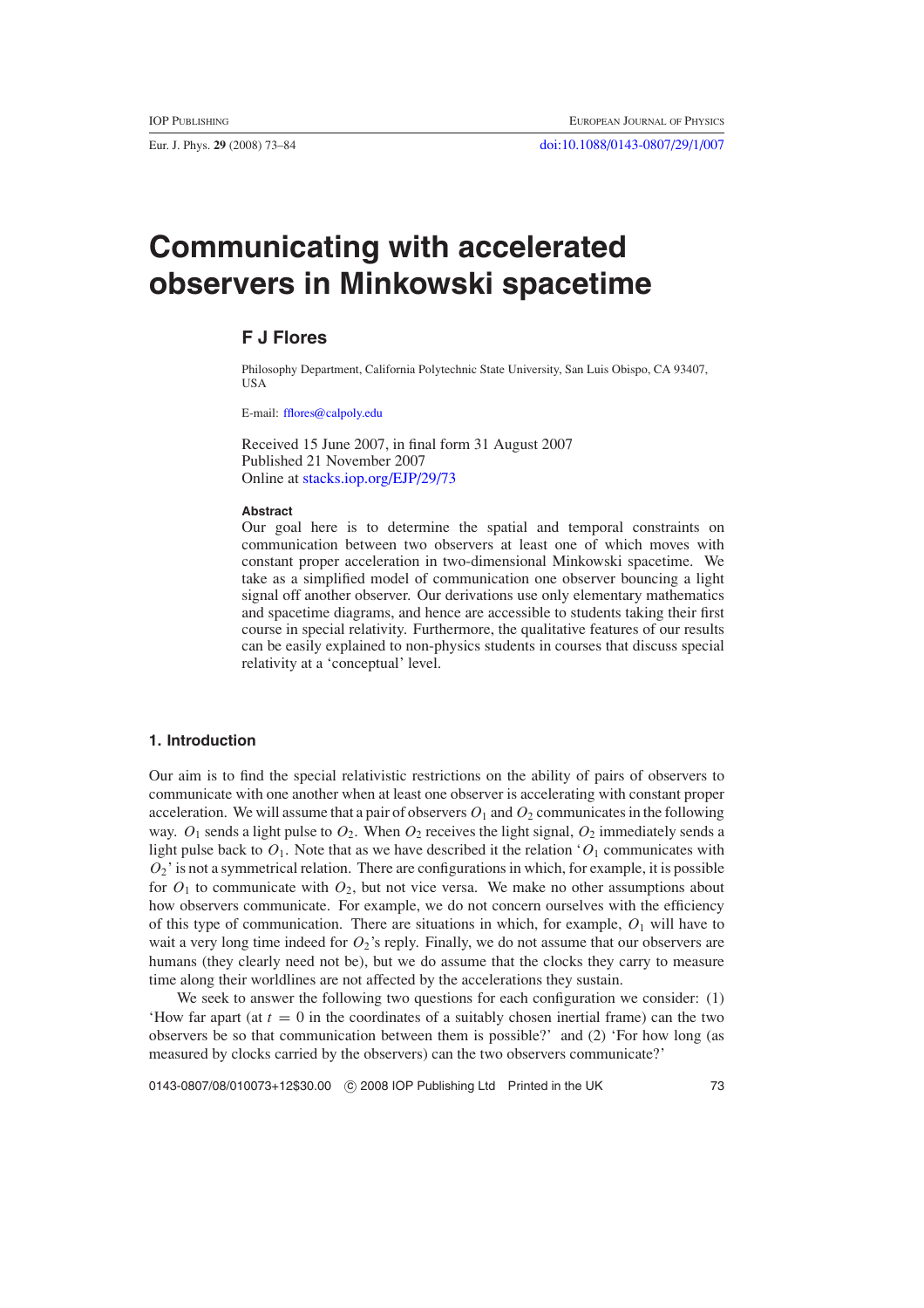<span id="page-1-0"></span>First, we consider communication between an inertial observer *I* and an observer *C* that moves with constant proper acceleration *a*. *I* and *C* are a distance *d* apart at  $t = 0$  in the coordinates adapted to *I*'s inertial rest frame. We show that regardless of the distance *d* between *I* and *C* at  $t = 0$ , *I* can communicate with *C*. However, *C* can communicate with *I* only if the distance *d* satisfies  $0 \le d < 1/2a$ . We then show that the proper time  $\tau_I$  during which *I* can communicate with *C* is *longer than* the proper time  $\tau_c$  during which *C* can communicate with *I*. To arrive at this last result requires that we first obtain the Minkowski 'length' of an invariant hyperbola between two points, which we do in the appendix.

Second, we consider communication between two observers *A* and *B* that move with the same constant proper acceleration *a*, but are spaced a distance *d* apart at  $t = 0$  in the coordinates of a suitably chosen inertial frame. This configuration was first suggested by Dewan and Beran [\[1\]](#page-11-0) and later discussed by Bell [\[2\]](#page-11-0). We find that *A* can communicate with *B* only if  $d < 1/a$ . However, *B* can communicate with *A* only if  $d < 1/a\phi$ , where  $\phi$  is the golden ratio. We then show that the proper time  $\tau_A$  during which *A* can communicate with *B* is always *longer than* the proper time  $\tau_B$  during which *B* can communicate with *A*, and we derive the expressions for  $\tau_A$  and  $\tau_B$ .

Throughout we will use units in which  $c = 1$ . We will use A, B, C and I to designate the worldlines of observers (as opposed to the observers themselves) when the context suffices to fix our meaning. We will also use the familiar fact that the worldline of an observer that moves with constant proper acceleration *a* along the positive *x*-axis in 2D Minkowski spacetime is an invariant hyperbola with a 'radius of curvature'  $\alpha = 1/a$ . In general, we can write the equation of motion for such an observer as

$$
(x + \alpha - d)^2 - t^2 = \alpha^2,\tag{1}
$$

where the vertex of the hyperbola is a distance *d* from the origin of an inertial coordinate system whose *x*-axis coincides with the semi-major axis of the hyperbola (cf  $\lceil 3$ , pp 73–4 $\rceil$ ). In the coordinate system in which the origin of the coordinates coincides with the centre of the hyperbola,  $d = \alpha$  in (1) and we recover the familiar equation for hyperbolic motion derived in a variety of textbooks  $( [4, \text{ section 2.16}], [5, \text{ section 14}], [6, \text{ section 3.7}], [7, \text{ section 6.2}]),$  $( [4, \text{ section 2.16}], [5, \text{ section 14}], [6, \text{ section 3.7}], [7, \text{ section 6.2}]),$  $( [4, \text{ section 2.16}], [5, \text{ section 14}], [6, \text{ section 3.7}], [7, \text{ section 6.2}]),$  $( [4, \text{ section 2.16}], [5, \text{ section 14}], [6, \text{ section 3.7}], [7, \text{ section 6.2}]),$  $( [4, \text{ section 2.16}], [5, \text{ section 14}], [6, \text{ section 3.7}], [7, \text{ section 6.2}]),$  $( [4, \text{ section 2.16}], [5, \text{ section 14}], [6, \text{ section 3.7}], [7, \text{ section 6.2}]),$  $( [4, \text{ section 2.16}], [5, \text{ section 14}], [6, \text{ section 3.7}], [7, \text{ section 6.2}]),$  $( [4, \text{ section 2.16}], [5, \text{ section 14}], [6, \text{ section 3.7}], [7, \text{ section 6.2}]),$  $( [4, \text{ section 2.16}], [5, \text{ section 14}], [6, \text{ section 3.7}], [7, \text{ section 6.2}]),$ namely

$$
x^2 - t^2 = \alpha^2. \tag{2}
$$

We hope our results will supplement presentations of acceleration in standard relativity textbooks, which are quite varied (see references in [\[8\]](#page-11-0)). For example, French [\[9](#page-11-0), pp 152–4] focuses on finding the transformation equations for acceleration (as opposed to discussing the notion of proper acceleration), which as he correctly points out is tedious and, in a sense, not very rewarding. Rindler ([\[4,](#page-11-0) section 2.16], [\[5,](#page-11-0) section 14], [\[6](#page-11-0), section 3.7]) presents a careful discussion of proper acceleration, though he does not consider the specific configurations we do. Finally, Misner, Thorne and Wheeler's discussion [\[7](#page-11-0), section [1–](#page-0-0)6.3], lying somewhere between the two extremes of French and Rindler, tends to focus on the restrictions on the size of local coordinate systems. We believe that focusing on a few simple cases such as the ones we consider can deepen students' understanding of special relativity.

# **2. Constraints on communications between an inertial observer and an accelerated observer**

In this section, we examine the spatial and temporal constraints on communications between an inertial observer *I* and an accelerated observer *C*. Physically, we can imagine *I* and *C* to be initially in a state of relative rest and a distance *d* apart in the coordinate system *K* adapted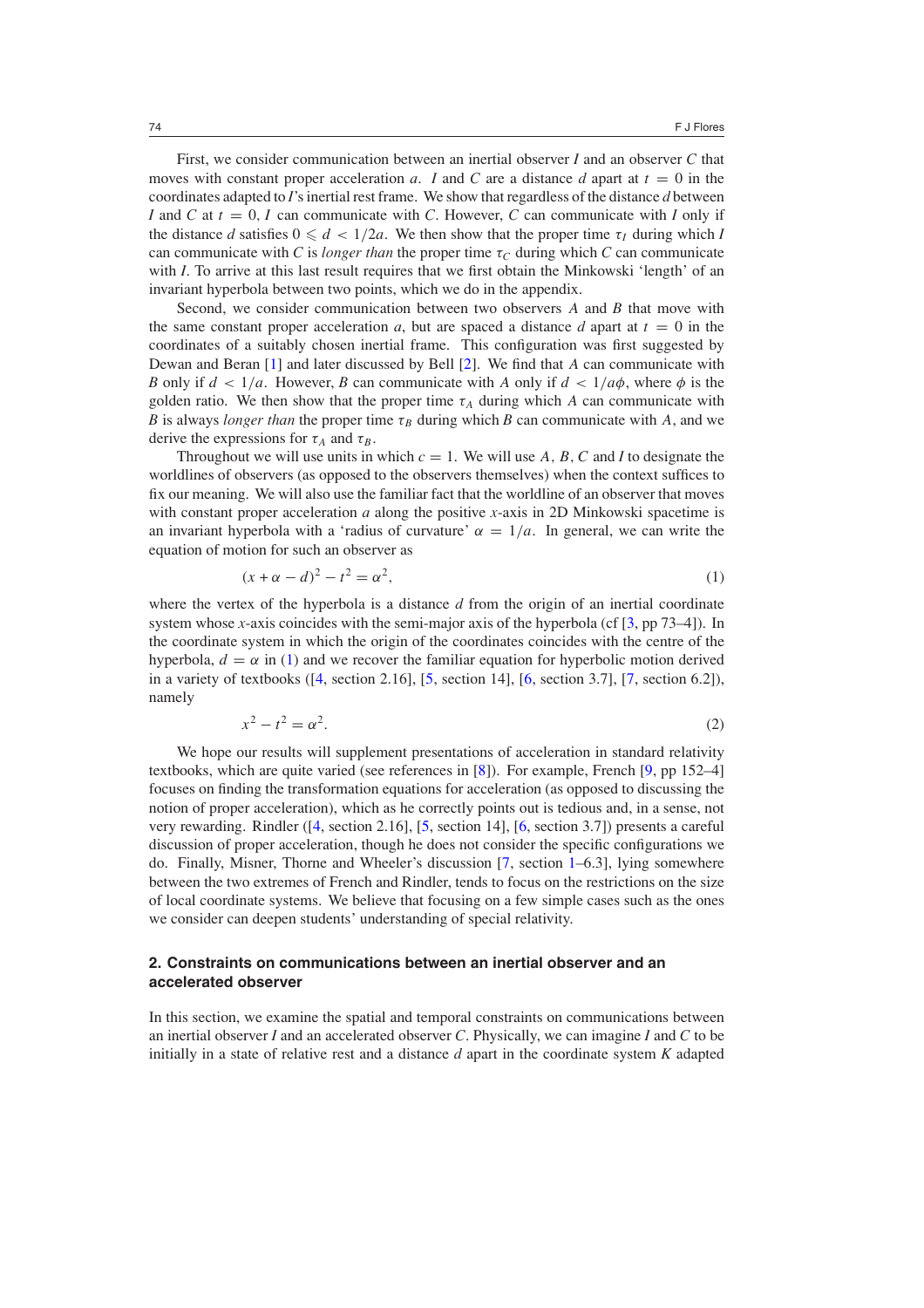<span id="page-2-0"></span>

**Figure 1.** Spacetime diagram displaying that there always exists a time interval  $\Delta t$  during which *I* can communicate with *C* (shown here for  $d > \alpha$ ).

to their mutual rest frame. At  $t = 0$  (in *K* coordinates) *C* receives a light signal from *I* and begins accelerating with a constant proper acceleration *a* along the positive *x*-axis. Since we are only interested in communications between *I* and *C* once *C* begins accelerating, we ignore the portion of *C*'s worldline for times  $t < 0$ . Thus, the equation of motion for *C* in *K* is [\(1\)](#page-1-0), which describes an hyperbola with vertex at  $p = (d, 0)$ . The equation for the light cone  $L_c$ that is the asymptote of *C*, which we shall have occasion to use below, is

$$
t = x + \alpha - d. \tag{3}
$$

#### 2.1. Spatial constraints on communication between I and C

As the spacetime diagram in figure 1 illustrates, for any value of *d* there exists a time interval *�t* during which *I* can communicate with *C*. Regardless of the value of *d*, there exists a light ray  $L_{p+}$  that can be emitted by *I* at the event  $e = (0, t_e)$  and that reaches *C* at the event *p*. There also exists a light ray  $L_p$ – through  $p$  that intersects  $I$  at  $g$ . Thus,  $I$  can begin to communicate with *C* at *e*. *I* can continue to communicate with *C* until a time  $t_f$ , which is the time coordinate of an event  $f$  on  $I$ , when the light ray emitted by  $I$  happens to be the asymptote  $L_C$  of  $C$ . Consequently, there is no spatial constraint on *I*'s ability to communicate with *C*.

The restrictions on the value of *d* when we consider *C* communicating with *I* are different, as one would expect given the asymmetry of the configuration. In order for *C* to be able to communicate with *I*, a light ray emitted by *C* at  $t \ge 0$  and reflected by *I* must intersect *C*.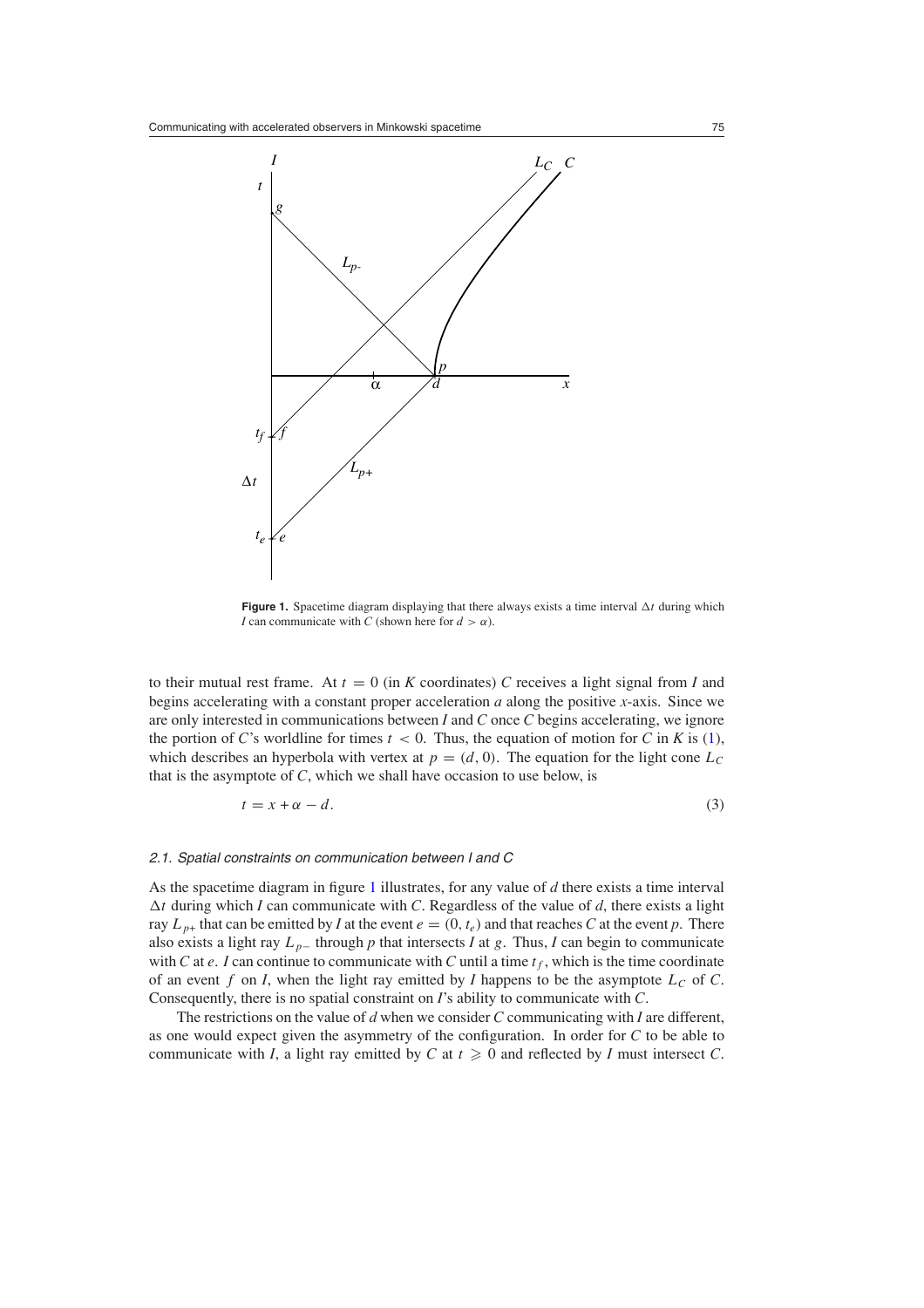<span id="page-3-0"></span>

**Figure 2.** Spacetime diagram displaying that *C* can communicate with *I* only if  $d < d_C$ .

The limiting case here occurs when the distance  $d_C$  between *I* and *C* is such that the light ray reflected by *I* at an event *s* on *I*'s worldline is the asymptote  $L<sub>C</sub>$  of *C* (see figure 2).

When *C* is at the limiting distance  $d_C$  from *I*, [\(3\)](#page-2-0) entails that the coordinates of *s* are  $(0, \alpha - d_C)$  and [\(1\)](#page-1-0) implies that the coordinates of *p* are  $(d_C, 0)$ . Since in this case *s* and *p* are connected by the light ray *Lsp*, we know that their Minkowski separation has to be zero. We have

$$
d_C^2 - (-\alpha + d_C)^2 = 0.
$$
 (4)

Thus, the limiting distance is  $d_C = \alpha/2$  and hence *C* can communicate with *I* only if *d* is in the half-open interval  $[0, \alpha/2)$ .

## 2.2. Temporal constraints on communication between I and C

To determine the proper time  $\Delta t = \tau_I \vert_e^f$  during which *I* can communicate with *C*, we need only find the *t*-coordinates of the events  $e$  and  $f$  (see figure [1\)](#page-2-0). We begin by using the point-slope formula to obtain the equation for the light ray  $L_{p+}$ :

$$
t = x - d.\t\t(5)
$$

We then obtain  $t_e$  by simply setting  $x = 0$  in (5) and similarly obtain  $t_f$  with [\(3\)](#page-2-0). We find that

$$
t_e = -d \tag{6}
$$

$$
t_f = \alpha - d. \tag{7}
$$

Since  $\Delta t = t_f - t_e$ , we have

$$
\tau_I|_e^f = \alpha. \tag{8}
$$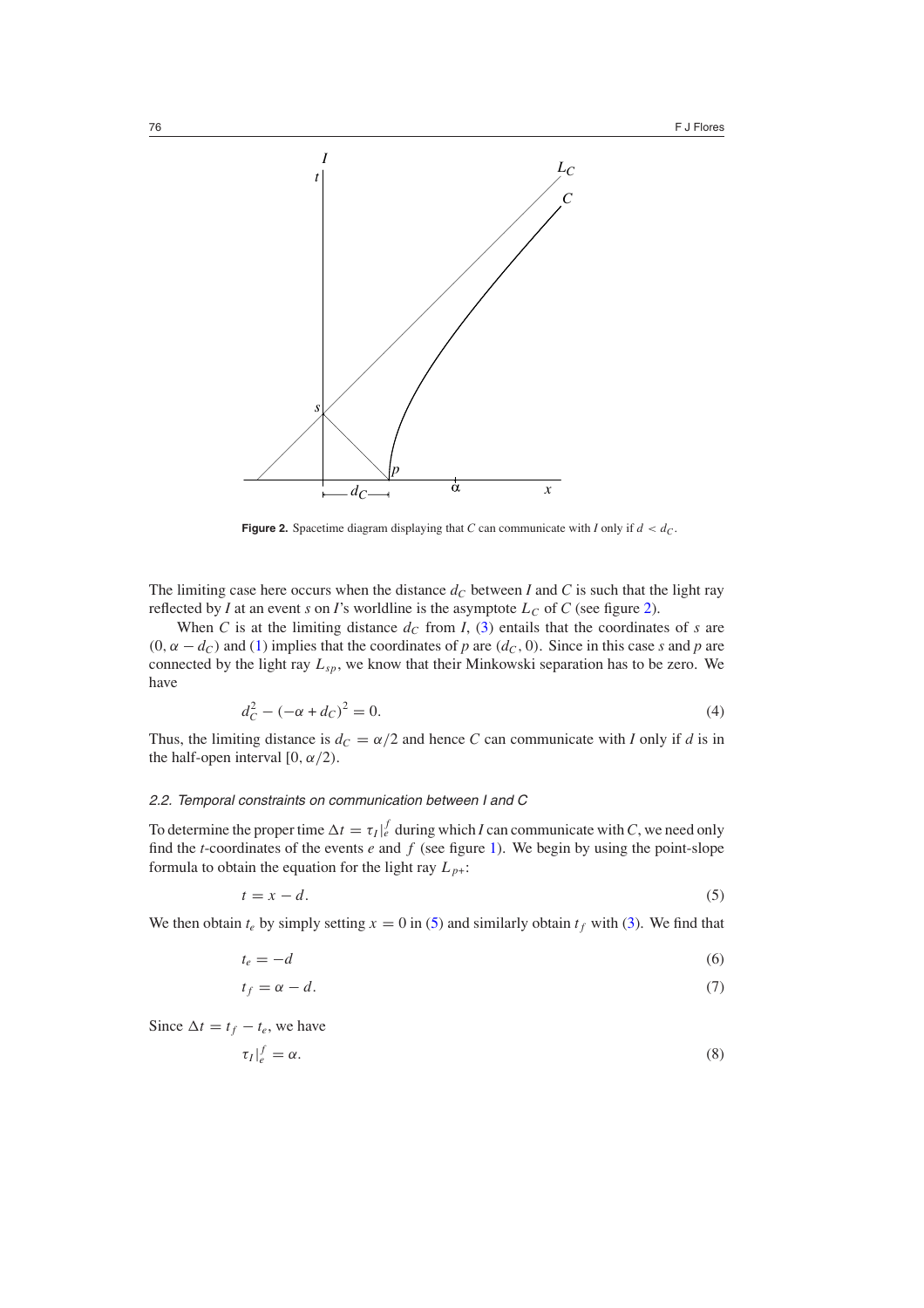<span id="page-4-0"></span>

**Figure 3.** Spacetime diagram displaying that *C* can communicate with *I* only between the events *p* and *q* (excluding *q* itself).

Thus, the length of time  $\tau_I \vert_e^f$  during which *I* can communicate with *C* is independent of *d*, which we would have expected as we can regard a change in *d* as a coordinate transformation (i.e., as a translation as opposed to a Lorentz boost).

To determine the time during which *C* can communicate with *I*, let us consider a case where the distance *d* between *I* and *C* at  $t = 0$  satisfies  $d < \alpha/2$ , as it must so that *C* can communicate with *I*. As the spacetime diagram in figure 3 illustrates, *C* can communicate with *I* only between the events *p* and *q* (excluding *q* itself). Our goal is thus to find  $\tau_C|_p^q$ . However,  $\tau_C|_p^q = \tau_H|_m^q$ , where  $m = (\alpha, 0)$  is the vertex of an invariant hyperbola *H* with radius of curvature  $\alpha$  and *n* is the image of *q* we obtain by projecting *q* parallel to the *x*-axis onto *H* (see *figure 3). Thus, we can find*  $\tau_C|_p^q$  *by finding the coordinates of <i>n* and using [\(A](#page-11-0).3), which gives the expression for  $\tau_H|_m^n$  in terms of  $x_n$  and  $t_n$ .

To find the coordinates of *n*, we first find the coordinates of *q* and then perform the following translation:

$$
x_n = x_q + (\alpha - d) \tag{9}
$$

$$
t_n = t_q. \tag{10}
$$

We find the coordinates of  $q$  by finding the equation for the light ray  $L_{sq}$  and finding its intersection with *C*. From [\(3\)](#page-2-0) it follows directly that  $s = (0, \alpha - d)$ . Since the slope of  $L_{sq}$  is −1 and *Lsq* goes through the point *s*, we can use the point-slope formula to obtain the equation for  $L_{sa}$ :

$$
t = -x + \alpha - d. \tag{11}
$$

Solving for the intersection of  $(11)$  and  $(1)$ , we find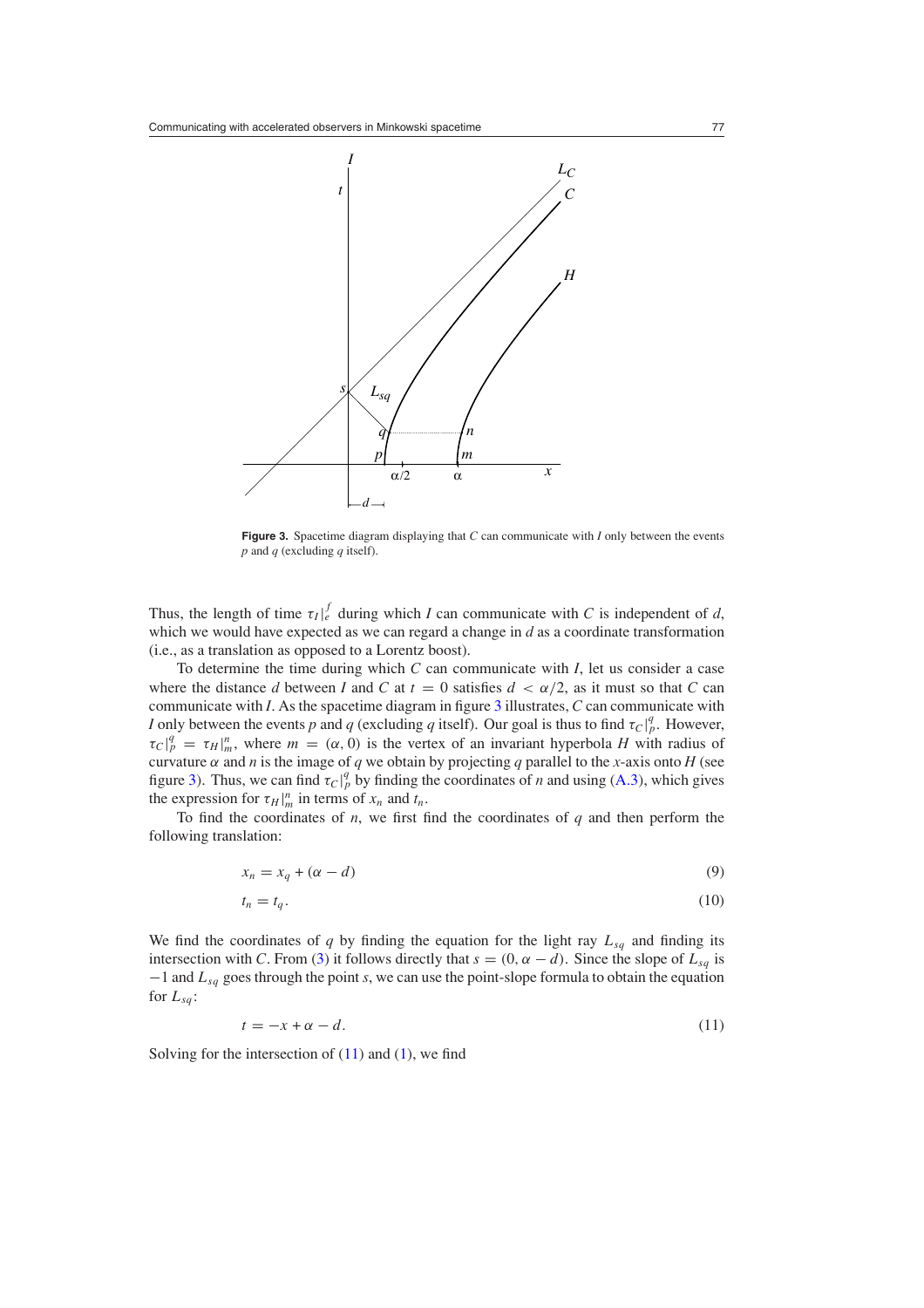

**Figure 4.** Graph of proper time  $\tau_I \vert_e^f$  during which *I* can communicate with *C* and proper time  $\tau_C|_p^q$  during which *C* can communicate with *I* as a function of *k*, where the distance *d* between *I* and *C* is  $\overline{d} = k\alpha$ .

$$
x_q = \left(\frac{1}{4}\right) \left(\frac{\alpha^2}{\alpha - d}\right) \tag{12}
$$

$$
t_q = \left(\frac{1}{4}\right) \left(\frac{3\alpha^2 - 8\alpha d + 4d^2}{\alpha - d}\right). \tag{13}
$$

Using  $(9)$  and  $(10)$ , we obtain

$$
x_n = \left(\frac{1}{4}\right) \left(\frac{5\alpha^2 - 8\alpha d + 4d^2}{\alpha - d}\right) \tag{14}
$$

$$
t_n = \left(\frac{1}{4}\right) \left(\frac{3\alpha^2 - 8\alpha d + 4d^2}{\alpha - d}\right). \tag{15}
$$

With the aid of  $(A.3)$  $(A.3)$  and using  $(14)$  and  $(15)$ , we find that

$$
\tau_C|_p^q = \alpha \ln \left( \frac{2(\alpha - d)}{\alpha} \right). \tag{16}
$$

Finally, if we let  $k = d/\alpha$ , which in this case will satisfy  $0 \le k < 1/2$ , we have

$$
\tau_C|_p^q = \alpha \ln(2(1-k)).\tag{17}
$$

Thus, *C* can communicate with *I* for an amount of proper time  $\tau_C|_p^q$  that is always *less than* the amount of proper time  $\tau_I \vert_{e}^f$  during which *I* can communicate with *C* as we illustrate in figure 4.

# **3. Constraints on communications between two accelerated observers**

We now focus on the spatial and temporal constraints on communication between two observers *A* and *B* both of which move with constant proper acceleration *a*. We imagine that *A* and *B*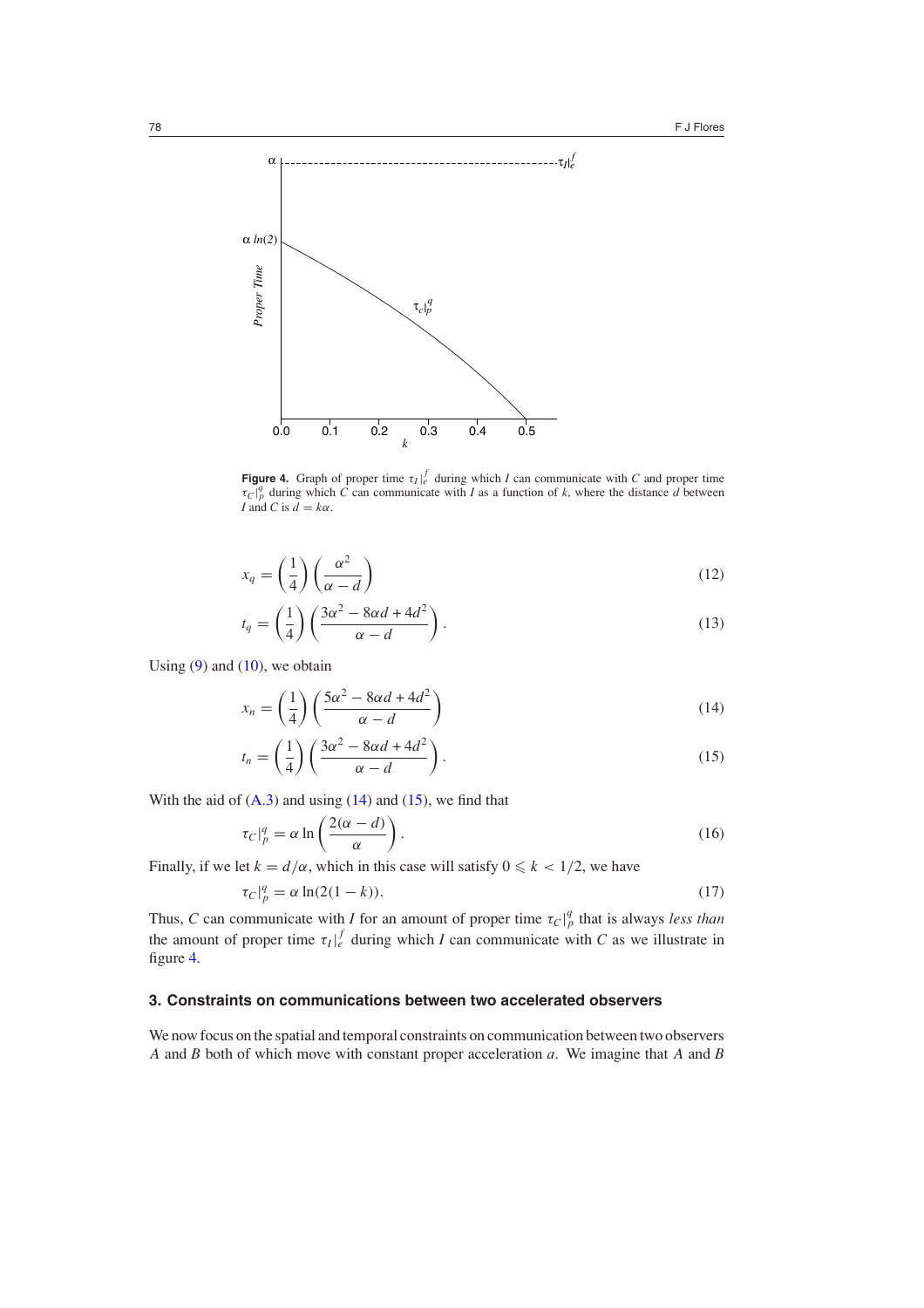

**Figure 5.** Spacetime diagram displaying that *A* cannot communicate with *B* if  $d_A \geq \alpha$ .

begin accelerating when they are a distance  $d$  apart at  $t = 0$  in the inertial coordinate system *K*. For simplicity, we choose *K* so that its *x*-axis coincides with the semi-major axis of *A* and *B*, and so that the origin of *K* coincides with the centre of the hyperbola *A*.

Physically, we can imagine *A* and *B* to be originally in a state of relative rest until they each receive a light ray from an observer that is equidistant from *A* and *B* in *K*. *A* and *B* then begin accelerating along the positive *x*-axis with the same constant proper acceleration *a*. As before, since we are only interested in communication between *A* and *B* once *A* and *B* begin accelerating, we ignore the worldlines of both *A* and *B* for times *t <* 0.

#### 3.1. Spatial constraints on communications between *A* and B

An elementary spacetime diagram (see figure 5) illustrates that there exists a maximum distance  $d_A = \alpha$  such that if  $d \geq d_A$  then *A* cannot communicate with *B*. If  $d \geq d_A$ , no light ray leaving *A* ever reaches *B*, which is just an illustration of the familiar result that if a photon begins a distance  $d \geq 1/a$  'behind' an observer that moves with constant proper acceleration *a*, the photon can never catch up to the observer. Thus, *A* can communicate with *B* only if  $0 < d < d_A$ . We say that  $d > 0$ , because if  $d < 0$  the roles of *A* and *B* are simply reversed. The case where  $d = 0$  is the trivial case where the worldlines of A and B are coincident.

The spatial limitations on communications from *B* to *A* are different. In order for *B* to receive a light ray reflected off *A*, the light ray must be emitted by *B* at a coordinate time  $t \geq 0$  and the reflected light ray must intersect with (the worldline of) *B*. The limiting case here occurs at a coordinate distance  $d_B$  when the light ray reflected by *A* just happens to be the asymptote  $L_B$  of  $B$ .

We can obtain the value of  $d_B$  with the aid of the spacetime diagram in figure [6](#page-7-0) by first finding the equation of the light ray  $L_{sq}$ , where  $s$  is now the point of intersection of the light ray through *q* with negative slope and the *x*-axis. We then impose the additional constraint that the *x*-coordinate of *s* is  $\alpha + d_B$  to find  $d_B$  in terms of  $\alpha$ .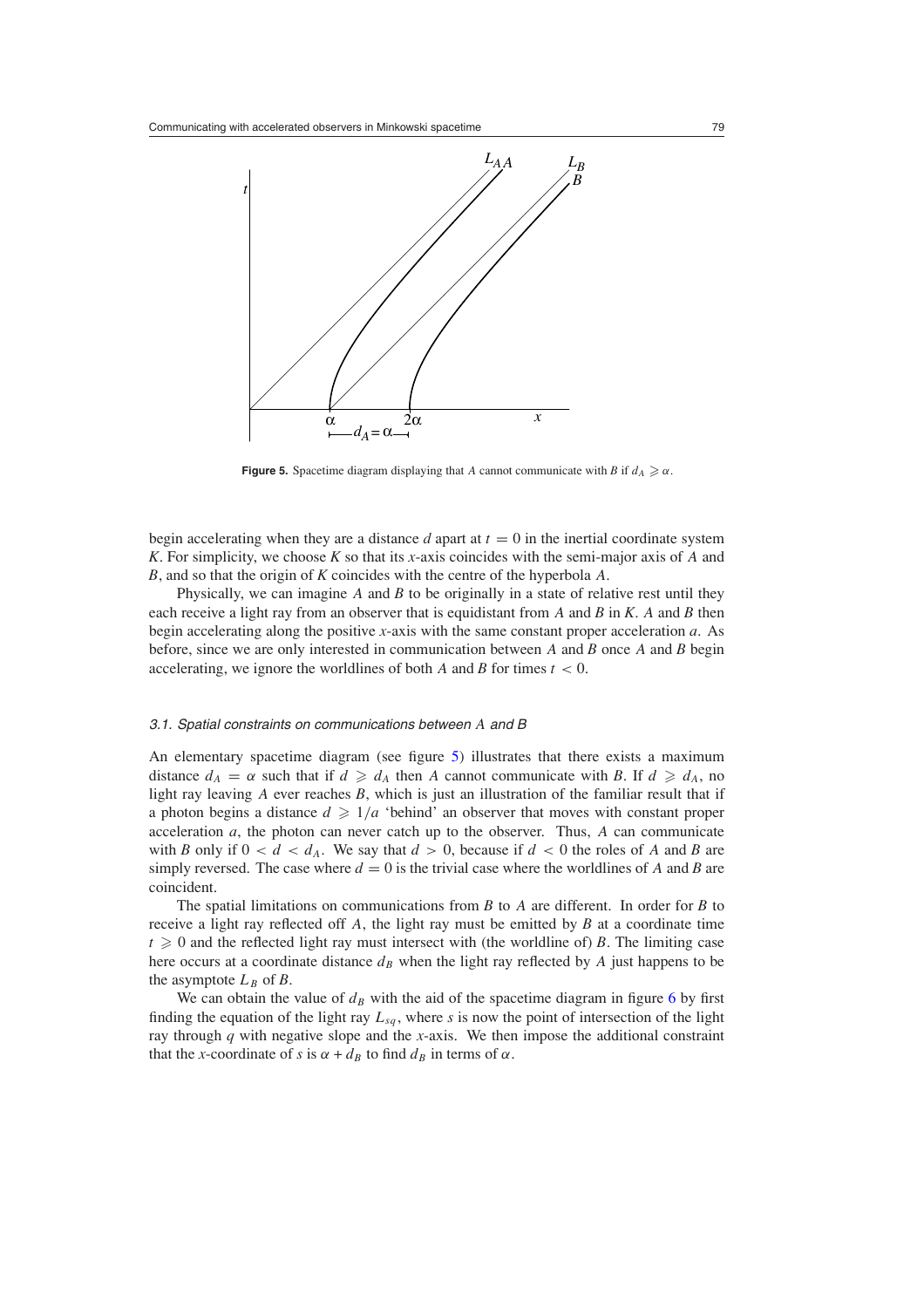<span id="page-7-0"></span>

**Figure 6.** Spacetime diagram displaying that *B* can communicate with *A* only if  $d < d_B$ .

In the coordinate system  $K$ , the equation of motion for  $A$  is [\(2\)](#page-1-0). The equation of motion for *B* is

$$
(x - d)^2 - t^2 = \alpha^2,
$$
\n(18)

where *d* is now the distance between *A* and *B* at  $t = 0$ . The equations for the light rays  $L_A$ and  $L_B$  that are the asymptotes to the hyperbolae  $A$  and  $B$ , respectively, are simply

$$
x = t \tag{19}
$$

$$
x = t + d.\t\t(20)
$$

The coordinates of  $q$ , which we obtain by finding the intersection of  $(2)$  and  $(20)$ , are

$$
x_q = \left(\frac{1}{2}\right) \left(\frac{\alpha^2}{d} + d\right) \tag{21}
$$

$$
t_q = \left(\frac{1}{2}\right) \left(\frac{\alpha^2}{d} - d\right). \tag{22}
$$

Finally, using the coordinates of *q*, and the fact that the slope of  $L_{sq}$  is  $-1$ , we obtain the following equation for the light ray  $L_{sq}$ :

$$
t = -x + \frac{\alpha^2}{d}.\tag{23}
$$

In the particular case where the distance between *A* and *B* is  $d<sub>B</sub>$ , the equation of the light ray  $L_{sg}$  is simply

$$
t = -x + \frac{\alpha^2}{d_B}.\tag{24}
$$

Setting  $t = 0$  in (24) we see that the *x*-coordinate of *s* is

$$
x_s = \frac{\alpha^2}{d_B}.\tag{25}
$$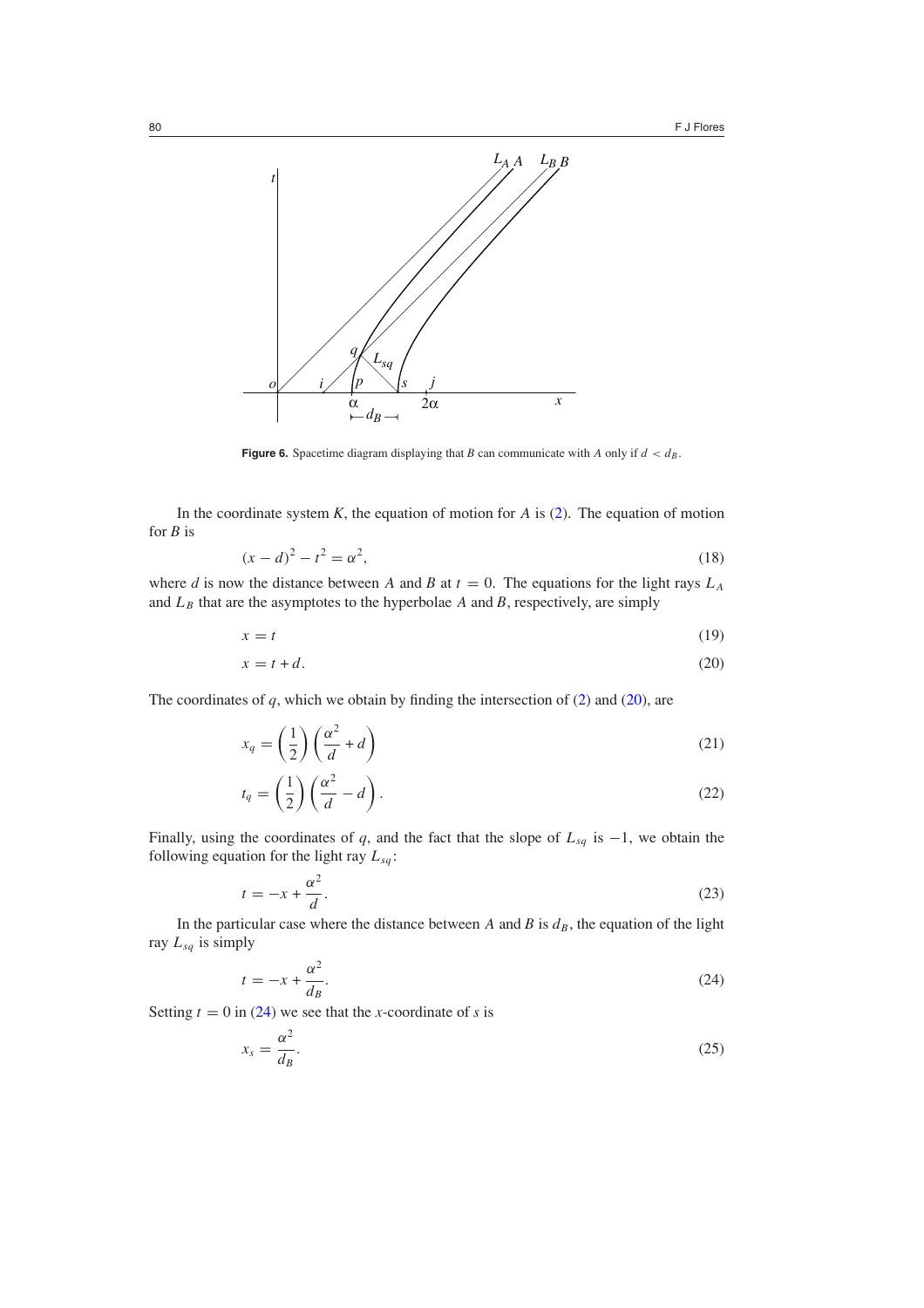<span id="page-8-0"></span>

**Figure 7.** Spacetime diagram displaying constraints on communication for two observers *A* and *B* that move with the same constant proper acceleration *a* and are spaced apart a distance  $d < d_B$ in *K*.

Furthermore, we also know that the *x*-coordinate of *s* is

$$
x_s = \alpha + d_B. \tag{26}
$$

Using  $(25)$  and  $(26)$ , we find that

$$
d_B = \frac{1}{2}(\sqrt{5} - 1)\alpha. \tag{27}
$$

However, as we have already seen,  $d_A = \alpha$ . Consequently, we have

$$
d_B = \frac{1}{2}(\sqrt{5} - 1)d_A.
$$
 (28)

The expression for  $d_B$  in terms of  $d_A$  does not seem very 'pretty' until we note that the numerical constant in (28) is simply  $\frac{1}{\phi} = (\phi - 1)$ , where  $\phi$  is the golden ratio. Thus, *B* can communicate with *A* only if the distance between the two observers at  $t = 0$  in *K* is  $d_B < d_A/\phi$ . Furthermore, suppose we let *o* be the origin of *K*, *i* the *x*-intercept of  $L_B$ , *p* the *x*-intercept of *A* and *j* be the point with coordinates  $(2\alpha, 0)$ , the latter being of interest because it is a distance  $d_A$  from p (see figure [6\)](#page-7-0). The Minkowski lengths (which we indicate with vertical bars) of the following line segments are in the golden ratio:

$$
\frac{|pj|}{|\overline{ps}|} = \frac{|\overline{op}|}{|\overline{oi}|} = \phi.
$$
\n(29)

Finally, we note that since the lengths in (29) are Minkowski intervals, (29) is an invariant relation.

Suppose now that the distance between the two observers *A* and *B* (at  $t = 0$  in *K*) is  $d < d<sub>B</sub>$ , as it must be in order for both observers to be able to communicate with one another. A simple spacetime diagram (see figure 7) shows that there exists a pair of events *p* and *q* on *A* such that *A* can communicate with *B* only during events on *A*'s worldline that are between *p* and *q* (excluding *q* itself).

Similarly, there exists a pair of events *r* and *u* such that *B* can communicate with *A* only during events on *B*'s worldline that are between *r* and *u* (excluding *u* itself). Furthermore, since the worldline of *B* is the same curve as the worldline of *A* only shifted along the positive *x*-axis by a distance  $d < d_B$ , the spacetime diagram shows that the amount of proper time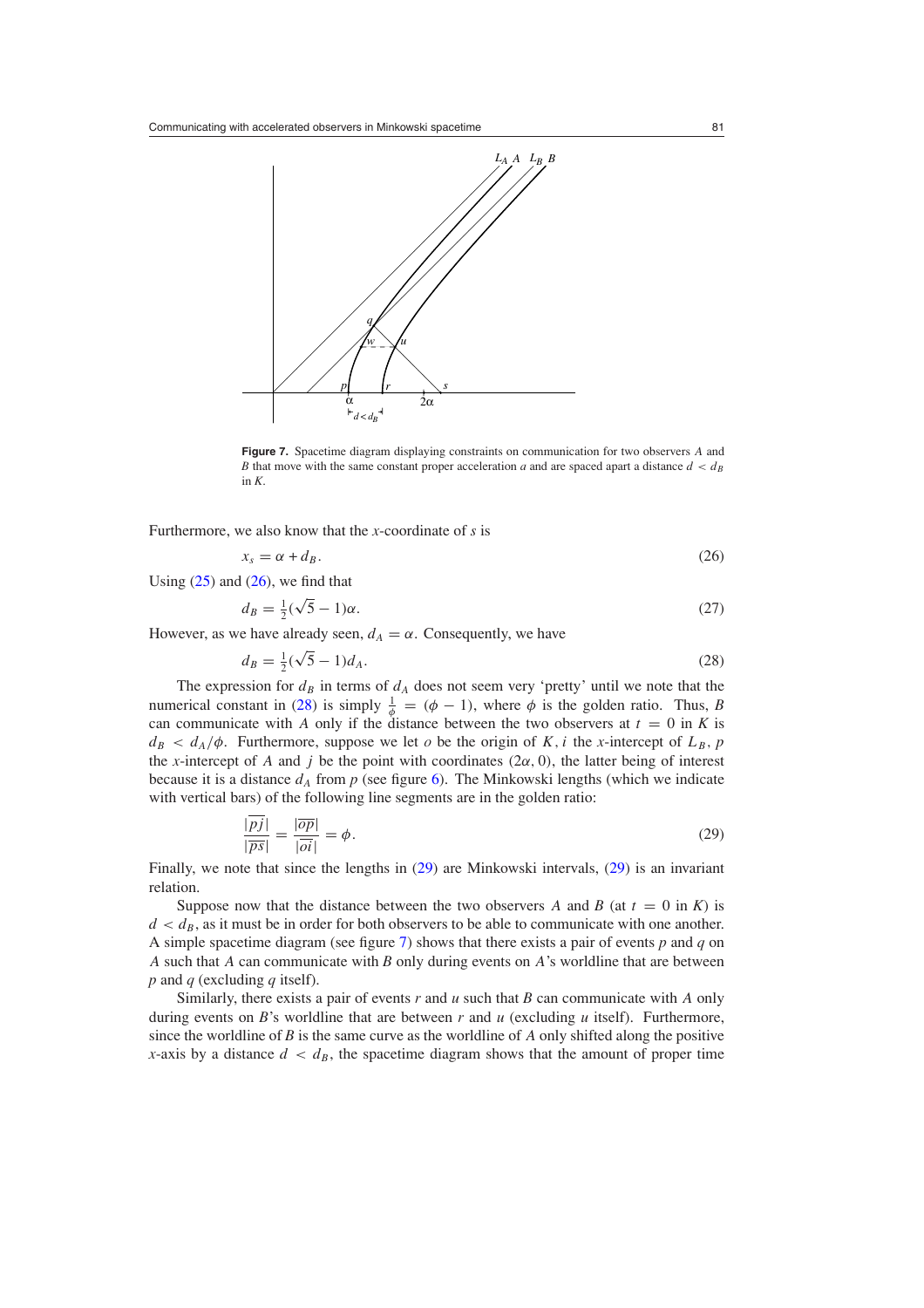during which *B* can communicate with *A* is *shorter* than the proper time during which *A* can communicate with *B*.

#### 3.2. Temporal constraints on communication between *A* and B

We wish now to find the proper times  $\tau_A|_p^q$  and  $\tau_B|_r^u$  to compare the proper time during which *A* can communicate with *B* with the proper time during which *B* can communicate with *A*. We obtain  $\tau_A|_p^q$  by substituting the coordinates of *q* from [\(21\)](#page-7-0) and [\(22\)](#page-7-0) into [\(A](#page-11-0).3) to obtain

$$
\tau_A|_p^q = \alpha \ln\left(\frac{\alpha}{d}\right). \tag{30}
$$

To find  $\tau_B|_r^u$ , we first note that  $\tau_B|_r^u = \tau_A|_p^w$ , where *w* is the event on *A* that we obtain by projecting *u* parallel to the *x*-axis onto *A* (see figure [7\)](#page-8-0). Thus, we can use [\(A](#page-11-0)*.*3) to find the expression for  $\tau_B|_r^u$  if we know the coordinates of *w*. We obtain the latter by first finding the coordinates of *u* from the intersection of  $L_{sq}$  and *B*, i.e., of [\(23\)](#page-7-0) and [\(18\)](#page-7-0). We then perform a simple translation to shift the *x*-coordinate of *u* by a distance *d* (toward the origin) to obtain the coordinates of *w*:

$$
x_w = \left(-\frac{1}{2}\right) \left(\frac{\alpha^4 - \alpha^2 d^2 + d^4}{d(d^2 - \alpha^2)}\right)
$$
\n(31)

$$
t_w = \left(-\frac{1}{2}\right) \left(\frac{\alpha^4 - 3\alpha^2 d^2 + d^4}{d(d^2 - \alpha^2)}\right).
$$
 (32)

Finally, using (31) and (32) in [\(A](#page-11-0)*.*3), we find

$$
\tau_B|_{r}^{\mu} = \alpha \ln \left( \frac{\alpha^2 - d^2}{\alpha d} \right). \tag{33}
$$

To compare the proper times  $\tau_A|_p^q$  and  $\tau_B|_r^u$  it is useful once again, as in section [2.2,](#page-3-0) to express them in terms of  $k = d/\alpha$ . Thus, we have

$$
\tau_A|_p^q = \alpha \ln\left(\frac{1}{k}\right) \tag{34}
$$

$$
\tau_B|_{r}^{\mu} = \alpha \ln \left( \frac{1 - k^2}{k} \right). \tag{35}
$$

A graph of  $\tau_A|_p^q$  and  $\tau_B|_r^u$  as functions of *k* for a fixed value of  $\alpha$ , such as the one depicted in figure [8,](#page-10-0) gives us a good picture of how these proper times compare.

Finally, to emphasize the beautiful role that  $\phi$  plays in the geometry, note that when  $k = \frac{1}{\phi}$ , we have

$$
\tau_B|_{r}^{u} = \alpha \ln \left( \frac{1 - \frac{1}{\phi^2}}{\frac{1}{\phi}} \right). \tag{36}
$$

However, since  $\phi$  satisfies the relation  $\frac{1}{\phi} = \phi - 1$ , (36) becomes

$$
\tau_B|_{r}^{u} = \alpha \ln(1). \tag{37}
$$

And hence, when  $k = \frac{1}{\phi}, \tau_B|_{r}^{u} = 0$ .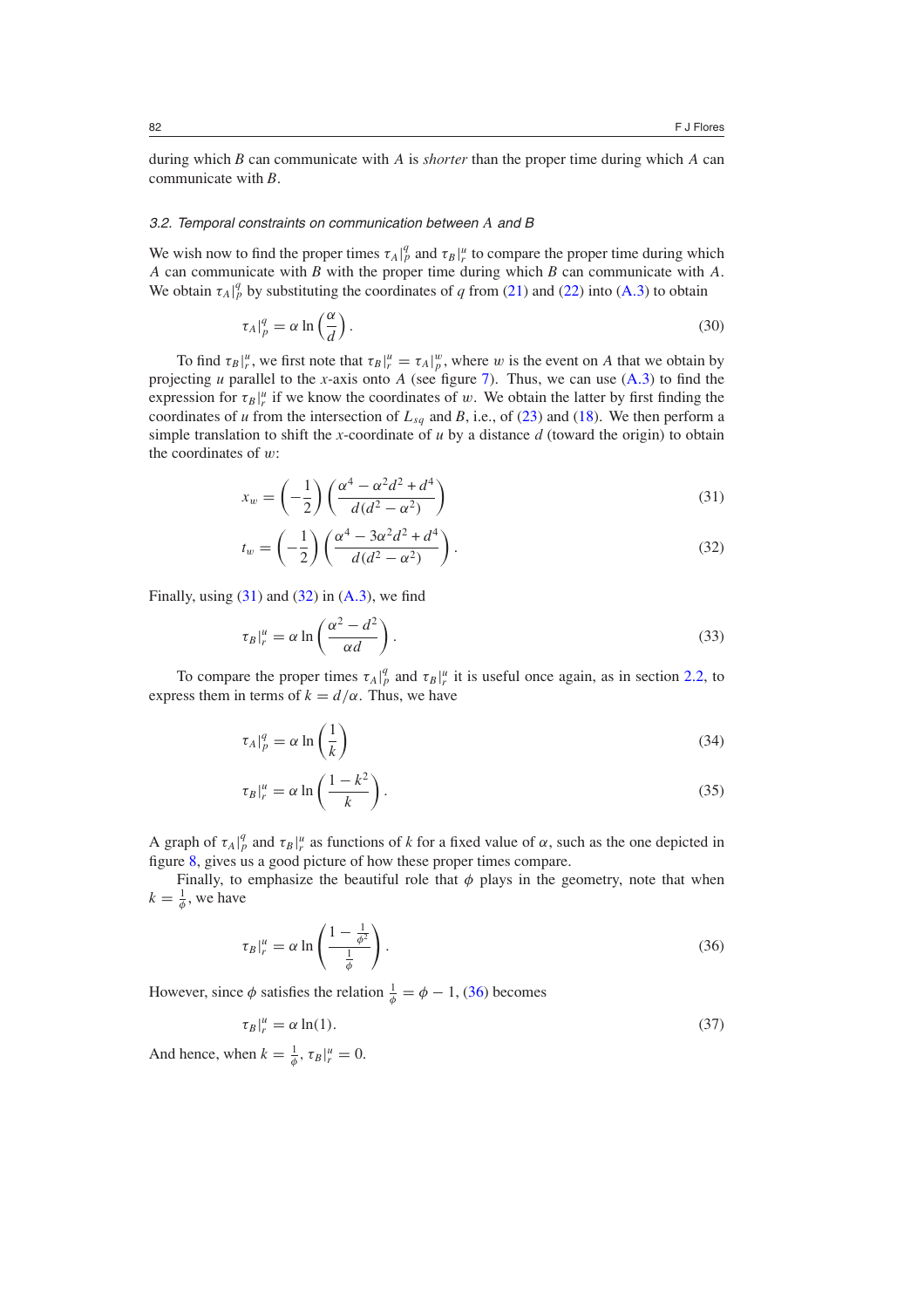<span id="page-10-0"></span>

**Figure 8.** Comparison of proper times during which *A* can communicate with *B* and vice versa for a fixed value of  $\alpha$  as a function of k, where the distance d between A and B is  $d = k\alpha$ .

## **4. Conclusion**

The results we have derived concerning the spatial and temporal constraints on communication between two observers at least one of which moves with constant proper acceleration can be adapted to emphasize other important 'conceptual' lessons. For example, the discussion concerning the limits on communication between *I* and *C* can be a useful prelude to discussions concerning communication with an observer that falls into a black hole (such as one can consider in the Schwarzchild solution in general relativity). Similarly, the discussion concerning the limits on communication between *C* and *I* can also help introduce a discussion (of the sort provided by Misner, Thorne and Wheeler [\[7](#page-11-0), pp 163–9]) concerning the limitations on the size of a local coordinate system. Finally, we hope the concrete examples we discuss can enhance students' understanding of the subtle analogy between acceleration in Newtonian mechanics and proper acceleration in special relativity.

## **Acknowledgment**

I would like to thank an anonymous referee for valuable suggestions on how to improve this paper. I would also like to thank O T Fernflores for stimulating discussions especially concerning spaceship B.

## **Appendix. Minkowski 'length' of an invariant hyperbola**

Using the expression for the Minkowski metric, we find the expression for the Minkowski 'length'  $l_G$  of an arbitrary worldline  $G$  between the events  $a$  and  $b$  (which is just the proper time  $\tau_G|_a^b$  between *a* and *b*):

$$
l_G|_a^b = \int_{x_a}^{x_b} \sqrt{\left(\frac{\mathrm{d}t}{\mathrm{d}x}\right)^2 - 1} \,\mathrm{d}x. \tag{A.1}
$$

We now wish to find the proper time between a pair of events *m* and *n* along the invariant hyperbola *H* with radius of curvature  $\alpha = 1/a$  and vertex  $(\alpha, 0)$ . We focus on finding the expression for the proper time along *H*, because the hyperbola *A* we consider in the text is